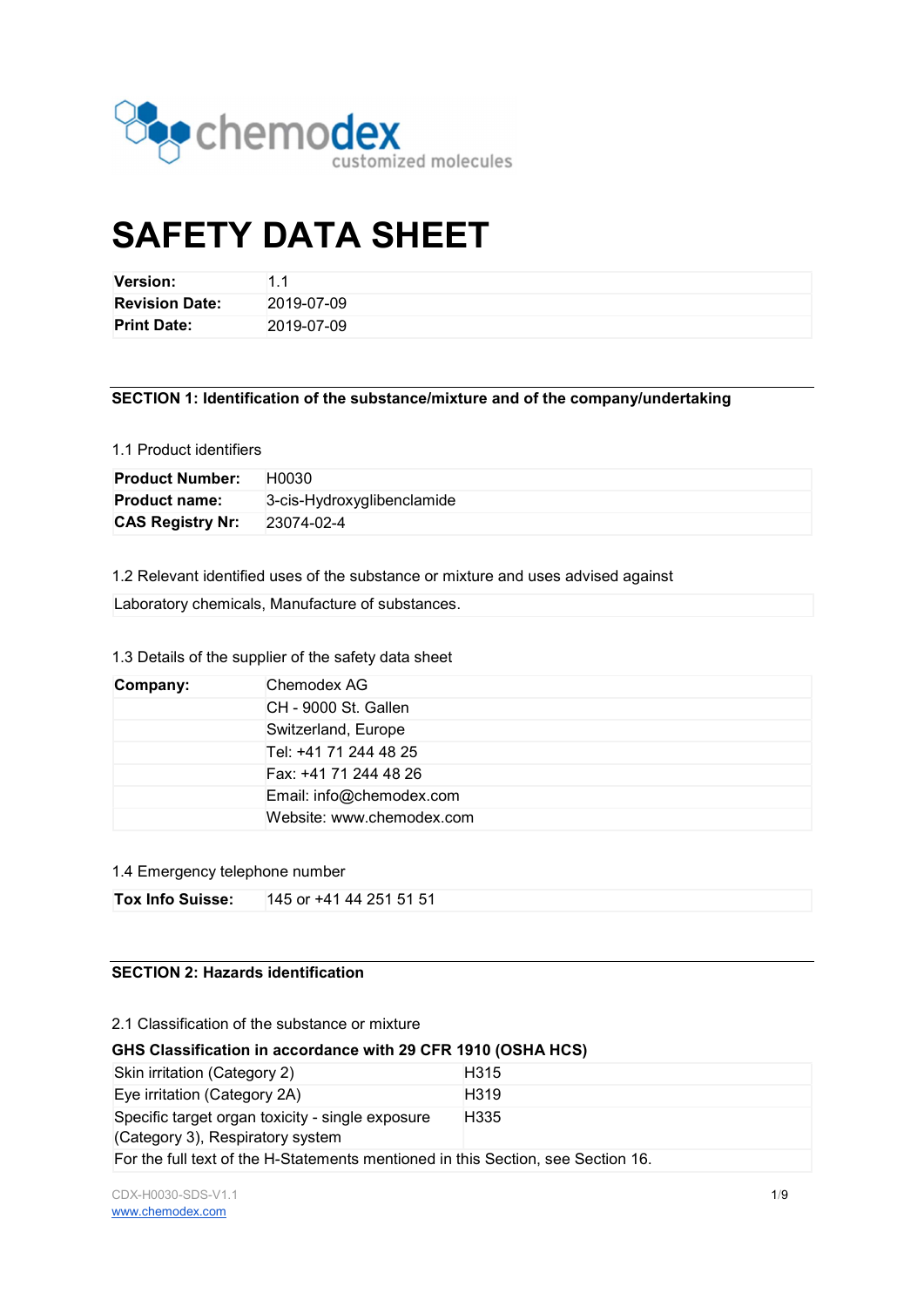# 2.2 GHS Label elements, including precautionary statements

| Pictogram   | $\mathbf{I}$ |
|-------------|--------------|
| Signal word | Warning      |

#### Hazard statement(s)

| H <sub>315</sub> | Causes skin irritation.           |
|------------------|-----------------------------------|
| H <sub>319</sub> | Causes serious eye irritation.    |
| H <sub>335</sub> | May cause respiratory irritation. |

# Precautionary statement(s)

| P <sub>261</sub> | Avoid breathing dust/ fume/ gas/ mist/ vapours/ spray.                                                                                                         |
|------------------|----------------------------------------------------------------------------------------------------------------------------------------------------------------|
| P <sub>264</sub> | Wash skin thoroughly after handling.                                                                                                                           |
| P <sub>271</sub> | Use only outdoors or in a well-ventilated area.                                                                                                                |
| P <sub>280</sub> | Wear eye protection/ face protection.                                                                                                                          |
| P <sub>280</sub> | Wear protective gloves.                                                                                                                                        |
| $P302 + P352$    | IF ON SKIN: Wash with plenty of soap and water.                                                                                                                |
|                  | P304 + P340 + P312 IF INHALED: Remove person to fresh air and keep comfortable for breathing.<br>Call a POISON CENTER or doctor/ physician if you feel unwell. |
|                  | P305 + P351 + P338 IF IN EYES: Rinse cautiously with water for several minutes. Remove contact<br>lenses, if present and easy to do. Continue rinsing.         |
| $P332 + P313$    | If skin irritation occurs: Get medical advice/attention.                                                                                                       |
| $P337 + P313$    | If eye irritation persists: Get medical advice/ attention.                                                                                                     |
| P362             | Take off contaminated clothing and wash before reuse.                                                                                                          |
| P403 + P233      | Store in a well-ventilated place. Keep container tightly closed.                                                                                               |
| P405             | Store locked up.                                                                                                                                               |
| P <sub>501</sub> | Dispose of contents/ container to an approved waste disposal plant.                                                                                            |

2.3 Hazards not otherwise classified (HNOC) or not covered by GHS - none

# SECTION 3: Composition/information on ingredients

# 3.1 Substances

| Synonyms:                           | 3-cis-Hydroxycyclohexyl glyburide   cis-3-Hydroxyglyburide        |  |  |
|-------------------------------------|-------------------------------------------------------------------|--|--|
| <b>Mol. Formula:</b>                | C <sub>23</sub> H <sub>28</sub> ClN <sub>3</sub> O <sub>6</sub> S |  |  |
| Molecular Weight: 510.00 g/mol      |                                                                   |  |  |
| <b>CAS Registry No.: 23074-02-4</b> |                                                                   |  |  |

#### Hazardous components

| <b>Component</b>           | l Classification                                             | Concentration |
|----------------------------|--------------------------------------------------------------|---------------|
| 3-cis-Hydroxyglibenclamide |                                                              |               |
|                            | Skin Irrit. 2; Eye Irrit. 2A; STOT<br>SE 3; H315, H319, H335 | $\le$ = 100 % |

For the full text of the H-Statements mentioned in this Section, see Section 16.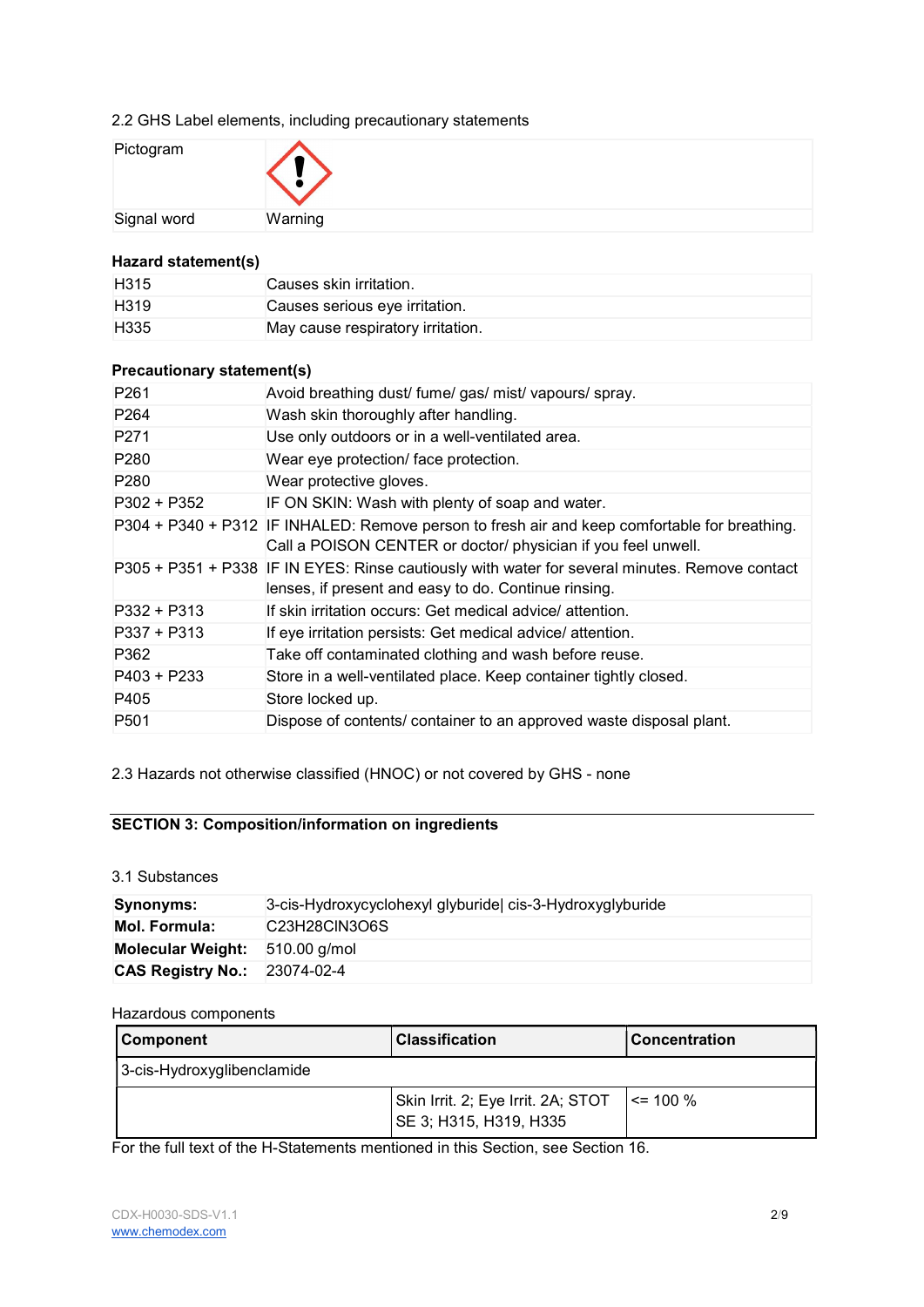#### SECTION 4: First aid measures

#### 4.1 Description of first aid measures

#### General advice

Consult a physician. Show this safety data sheet to the doctor in attendance.

#### If inhaled

If breathed in, move person into fresh air. If not breathing, give artificial respiration. Consult a physician.

#### In case of skin contact

Wash off with soap and plenty of water. Consult a physician.

#### In case of eye contact

Rinse thoroughly with plenty of water for at least 15 minutes and consult a physician. If swallowed

Never give anything by mouth to an unconscious person. Rinse mouth with water. Consult a physician.

#### 4.2 Most important symptoms and effects, both acute and delayed

The most important known symptoms and effects are described in the labelling (see section 2.2) and/or in section 11

#### 4.3 Indication of any immediate medical attention and special treatment needed

No data available

# SECTION 5: Firefighting measures

5.1 Extinguishing media

Suitable extinguishing media Use water spray, alcohol-resistant foam, dry chemical or carbon dioxide.

5.2 Special hazards arising from the substance or mixture

Carbon oxides, Nitrogen oxides (NOx), Sulphur oxides, Hydrogen chloride gas

# 5.3 Advice for firefighters

Wear self contained breathing apparatus for fire fighting if necessary.

#### 5.4 Further information

No data available

# SECTION 6: Accidental release measures

6.1 Personal precautions, protective equipment and emergency procedures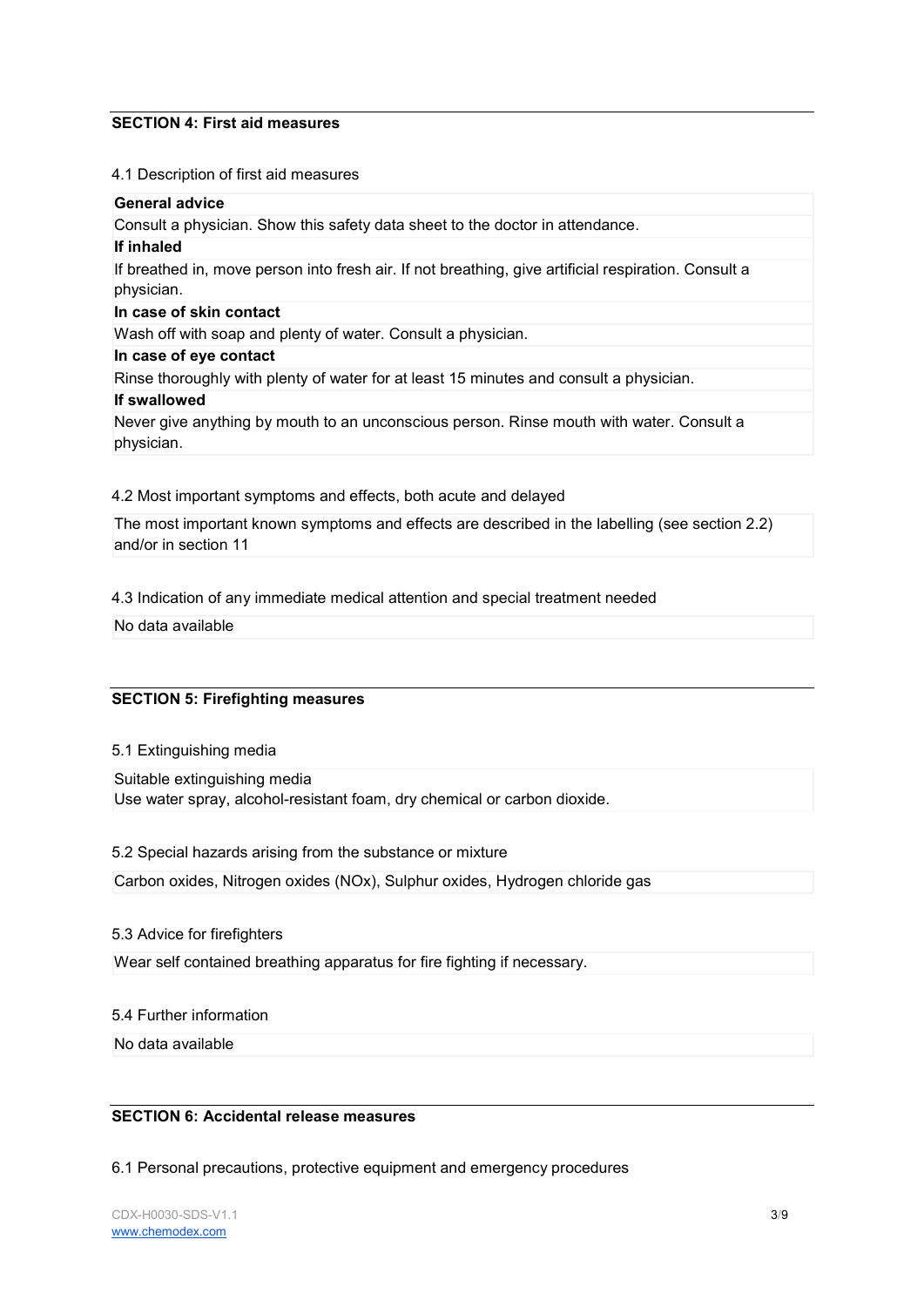Use personal protective equipment. Avoid dust formation. Avoid breathing vapours, mist or gas. Ensure adequate ventilation. Evacuate personnel to safe areas. Avoid breathing dust. For personal protection see section 8.

6.2 Environmental precautions

Do not let product enter drains.

#### 6.3 Methods and material for containment and cleaning up

Pick up and arrange disposal without creating dust. Sweep up and shovel. Keep in suitable, closed containers for disposal.

#### 6.4 Reference to other sections

For disposal see section 13.

# SECTION 7: Handling and storage

7.1 Precautions for safe handling

Avoid contact with skin and eyes. Avoid formation of dust and aerosols. Further processing of solid materials may result in the formation of combustible dusts. The potential for combustible dust formation should be taken into consideration before additional processing occurs. Provide appropriate exhaust ventilation at places where dust is formed. For precautions see section 2.2.

# 7.2 Conditions for safe storage, including any incompatibilities

Keep container tightly closed in a dry and well-ventilated place. Protect from light and moisture. Store at -20°C.

# 7.3 Specific end use(s)

Apart from the uses mentioned in section 1.2 no other specific uses are stipulated

# SECTION 8: Exposure controls/personal protection

#### 8.1 Control parameters

Components with workplace control parameters Contains no substances with occupational exposure limit values.

#### 8.2 Exposure controls

#### Appropriate engineering controls

Handle in accordance with good industrial hygiene and safety practice. Wash hands before breaks and at the end of workday.

#### Personal protective equipment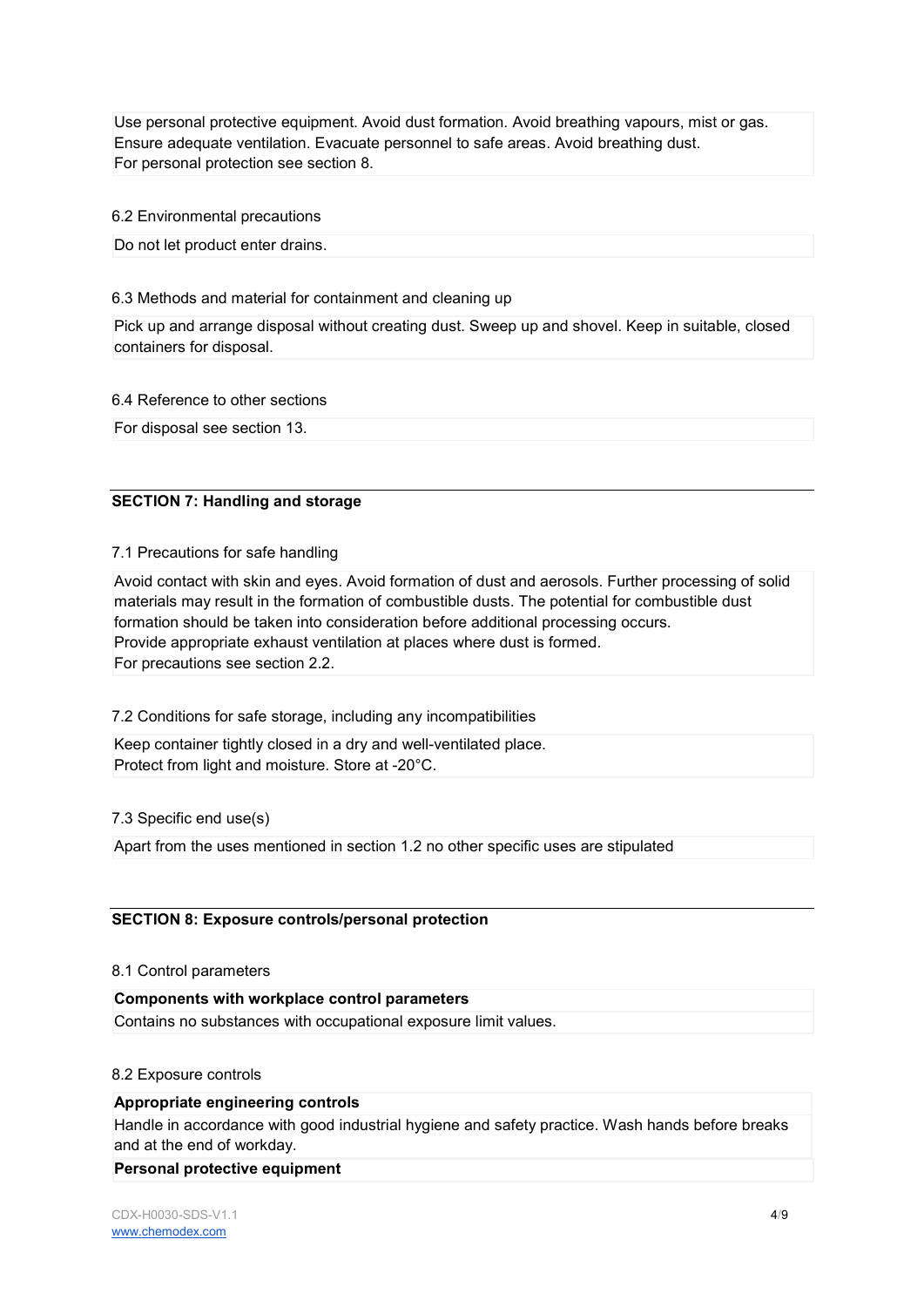#### Eye/face protection

Safety glasses with side-shields conforming to EN166 Use equipment for eye protection tested and approved under appropriate government standards such as NIOSH (US) or EN 166(EU).

### Skin protection

Handle with gloves. Gloves must be inspected prior to use. Use proper glove removal technique (without touching glove's outer surface) to avoid skin contact with this product. Dispose of contaminated gloves after use in accordance with applicable laws and good laboratory practices. Wash and dry hands.

If used in solution, or mixed with other substances, and under conditions which differ from EN 374, contact the supplier of the CE approved gloves. This recommendation is advisory only and must be evaluated by an industrial hygienist and safety officer familiar with the specific situation of anticipated use by our customers. It should not be construed as offering an approval for any specific use scenario.

#### Body Protection

impervious clothing, The type of protective equipment must be selected according to the concentration and amount of the dangerous substance at the specific workplace.

#### Respiratory protection

For nuisance exposures use type P95 (US) or type P1 (EU EN 143) particle respirator.For higher level protection use type OV/AG/P99 (US) or type ABEK-P2 (EU EN 143) respirator cartridges. Use respirators and components tested and approved under appropriate government standards such as NIOSH (US) or CEN (EU).

#### Control of environmental exposure

Do not let product enter drains.

# SECTION 9: Physical and chemical properties

9.1 Information on basic physical and chemical properties

| a)      | Appearance:                        | Colour: White to off-white |
|---------|------------------------------------|----------------------------|
|         |                                    | Form: Powder               |
| b)      | Odour:                             | No data available          |
| C)      | <b>Odour Threshold:</b>            | No data available          |
| d)      | pH:                                | No data available          |
| e)      | Melting point/freezing point:      | 191-193°C                  |
| f)      | Initial boiling point and boiling  | No data available          |
|         | range:                             |                            |
| g)      | <b>Flash point:</b>                | No data available          |
| h)      | <b>Evaporation rate:</b>           | No data available          |
| i)      | Flammability (solid, gas):         | No data available          |
| j)      | <b>Upper/lower flammability or</b> |                            |
|         | explosive limits:                  | No data available          |
| k)      | Vapour pressure:                   | No data available          |
| $\vert$ | Vapour density:                    | No data available          |
| m)      | <b>Relative density:</b>           | No data available          |
| n)      | <b>Water solubility:</b>           | No data available          |
| O()     | Partition coefficient (n-          |                            |
|         | octanol/water):                    | No data available          |
| p)      | Auto-ignition temperature:         | No data available          |
| q)      | <b>Decomposition temperature:</b>  | No data available          |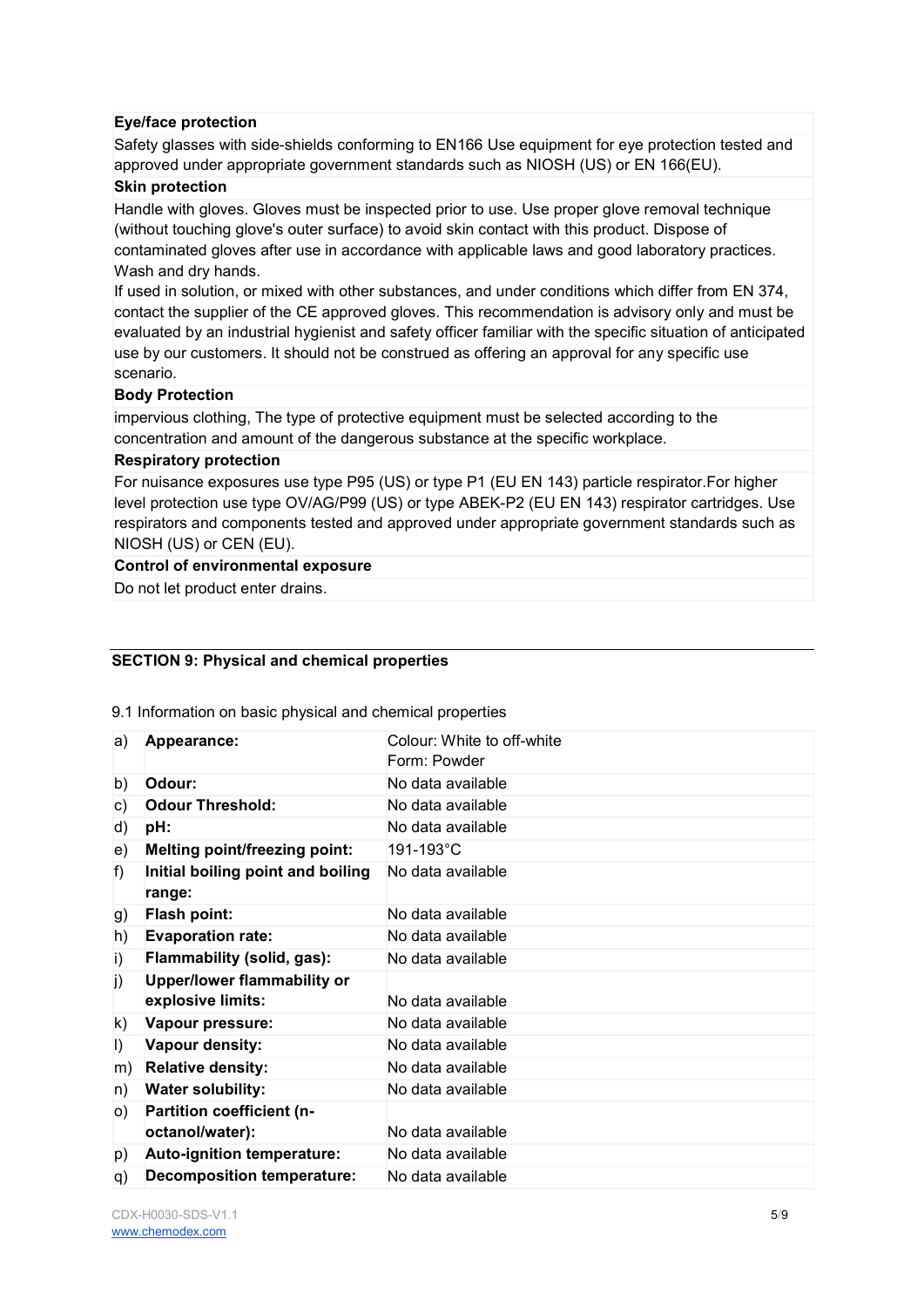r) Viscosity: No data available s) Explosive properties: No data available t) Oxidizing properties: No data available

9.2 Other safety information

No data available

# SECTION 10: Stability and reactivity

10.1 Reactivity

No data available

10.2 Chemical stability

Stable under recommended storage conditions.

#### 10.3 Possibility of hazardous reactions

No data available

10.4 Conditions to avoid

No data available

10.5 Incompatible materials

Strong oxidizing agents

10.6 Hazardous decomposition products

Other decomposition products - No data available In the event of fire: see section 5

# SECTION 11: Toxicological information

11.1 Information on toxicological effects

| <b>Acute toxicity</b>                    |  |
|------------------------------------------|--|
| Inhalation: No data available            |  |
| Dermal: No data available                |  |
| <b>Skin corrosion/irritation</b>         |  |
| No data available                        |  |
| Serious eye damage/eye irritation        |  |
| No data available                        |  |
| <b>Respiratory or skin sensitisation</b> |  |
| No data available                        |  |
| <b>Germ cell mutagenicity</b>            |  |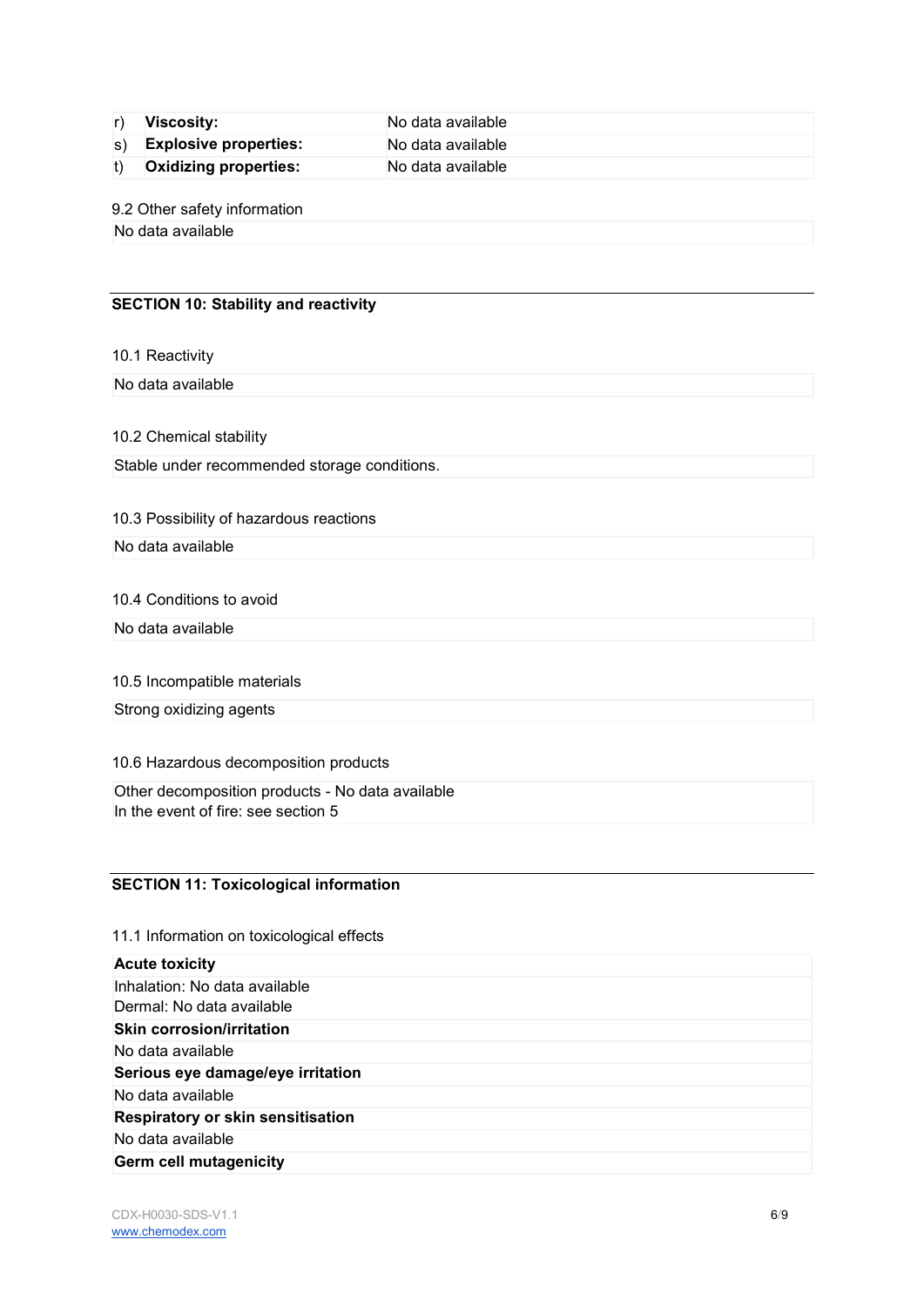| Carcinogenicity<br>No component of this product present at levels greater than or equal to 0.1% is identified<br>as probable, possible or confirmed human carcinogen by IARC.<br>No component of this product present at levels greater than or equal to 0.1% is identified<br>as a carcinogen or potential carcinogen by ACGIH.<br>No component of this product present at levels greater than or equal to 0.1% is identified<br>as a known or anticipated carcinogen by NTP.<br>No component of this product present at levels greater than or equal to 0.1% is identified<br>as a carcinogen or potential carcinogen by OSHA.<br><b>Reproductive toxicity</b><br>Specific target organ toxicity - single exposure<br>No data available<br>Specific target organ toxicity - repeated exposure | No data available |  |  |  |  |
|-------------------------------------------------------------------------------------------------------------------------------------------------------------------------------------------------------------------------------------------------------------------------------------------------------------------------------------------------------------------------------------------------------------------------------------------------------------------------------------------------------------------------------------------------------------------------------------------------------------------------------------------------------------------------------------------------------------------------------------------------------------------------------------------------|-------------------|--|--|--|--|
|                                                                                                                                                                                                                                                                                                                                                                                                                                                                                                                                                                                                                                                                                                                                                                                                 |                   |  |  |  |  |
|                                                                                                                                                                                                                                                                                                                                                                                                                                                                                                                                                                                                                                                                                                                                                                                                 | IARC:             |  |  |  |  |
|                                                                                                                                                                                                                                                                                                                                                                                                                                                                                                                                                                                                                                                                                                                                                                                                 | ACGIH:            |  |  |  |  |
|                                                                                                                                                                                                                                                                                                                                                                                                                                                                                                                                                                                                                                                                                                                                                                                                 | NTP:              |  |  |  |  |
|                                                                                                                                                                                                                                                                                                                                                                                                                                                                                                                                                                                                                                                                                                                                                                                                 | OSHA:             |  |  |  |  |
|                                                                                                                                                                                                                                                                                                                                                                                                                                                                                                                                                                                                                                                                                                                                                                                                 |                   |  |  |  |  |
|                                                                                                                                                                                                                                                                                                                                                                                                                                                                                                                                                                                                                                                                                                                                                                                                 | No data available |  |  |  |  |
|                                                                                                                                                                                                                                                                                                                                                                                                                                                                                                                                                                                                                                                                                                                                                                                                 |                   |  |  |  |  |
|                                                                                                                                                                                                                                                                                                                                                                                                                                                                                                                                                                                                                                                                                                                                                                                                 |                   |  |  |  |  |
|                                                                                                                                                                                                                                                                                                                                                                                                                                                                                                                                                                                                                                                                                                                                                                                                 |                   |  |  |  |  |
| No data available                                                                                                                                                                                                                                                                                                                                                                                                                                                                                                                                                                                                                                                                                                                                                                               |                   |  |  |  |  |
| <b>Aspiration hazard</b>                                                                                                                                                                                                                                                                                                                                                                                                                                                                                                                                                                                                                                                                                                                                                                        |                   |  |  |  |  |
| No data available                                                                                                                                                                                                                                                                                                                                                                                                                                                                                                                                                                                                                                                                                                                                                                               |                   |  |  |  |  |
| <b>Additional Information</b>                                                                                                                                                                                                                                                                                                                                                                                                                                                                                                                                                                                                                                                                                                                                                                   |                   |  |  |  |  |
| RTECS: Not available                                                                                                                                                                                                                                                                                                                                                                                                                                                                                                                                                                                                                                                                                                                                                                            |                   |  |  |  |  |
| To the best of our knowledge, the chemical, physical, and toxicological properties have not been                                                                                                                                                                                                                                                                                                                                                                                                                                                                                                                                                                                                                                                                                                |                   |  |  |  |  |
| thoroughly investigated.                                                                                                                                                                                                                                                                                                                                                                                                                                                                                                                                                                                                                                                                                                                                                                        |                   |  |  |  |  |

# SECTION 12: Ecological information

12.1 Toxicity

No data available

# 12.2 Persistence and degradability

No data available

#### 12.3 Bioaccumulative potential

No data available

#### 12.4 Mobility in soil

No data available

#### 12.5 Results of PBT and vPvB assessment

PBT/vPvB assessment not available as chemical safety assessment not required/not conducted

#### 12.6 Other adverse effects

#### No data available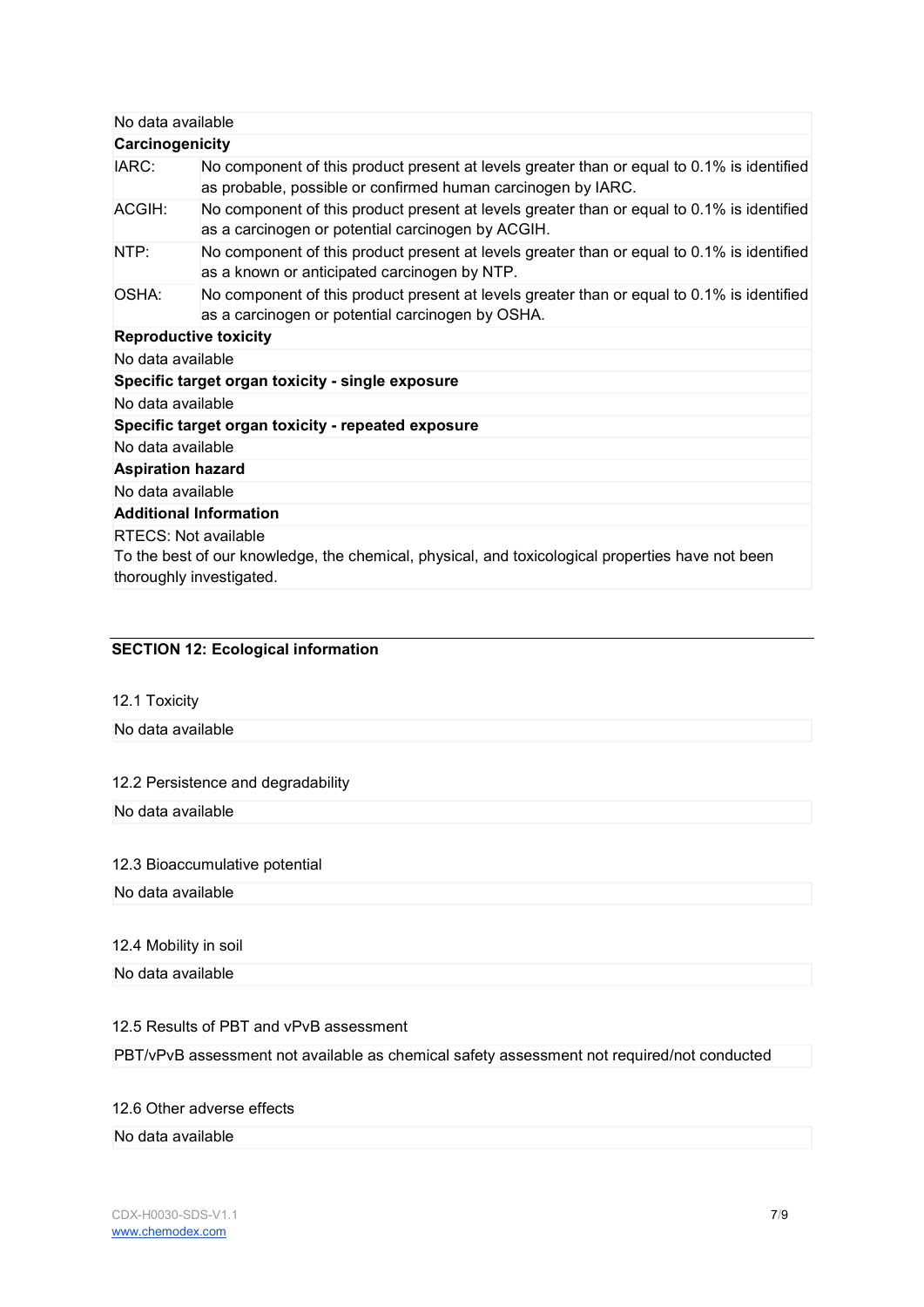#### SECTION 13: Disposal considerations

13.1 Waste treatment methods

#### Product

Offer surplus and non-recyclable solutions to a licensed disposal company.

# Contaminated packaging

Dispose of as unused product.

#### SECTION 14: Transport information

DOT (US)

Not dangerous goods

IMDG

Not dangerous goods

#### IATA

Not dangerous goods

14.6 Special precautions for user No data available

14.7 Further information

No data available

# SECTION 15: Regulatory information

#### SARA 302 Components

No chemicals in this material are subject to the reporting requirements of SARA Title III, Section 302.

#### SARA 313 Components

This material does not contain any chemical components with known CAS numbers that exceed the threshold (De Minimis) reporting levels established by SARA Title III, Section 313.

#### Massachusetts Right To Know Components

No components are subject to the Massachusetts Right to Know Act.

# Pennsylvania Right To Know Components

3-cis-Hydroxyglibenclamide CAS-No. 23074-02-4

# New Jersey Right To Know Components

3-cis-Hydroxyglibenclamide CAS-No. 23074-02-4